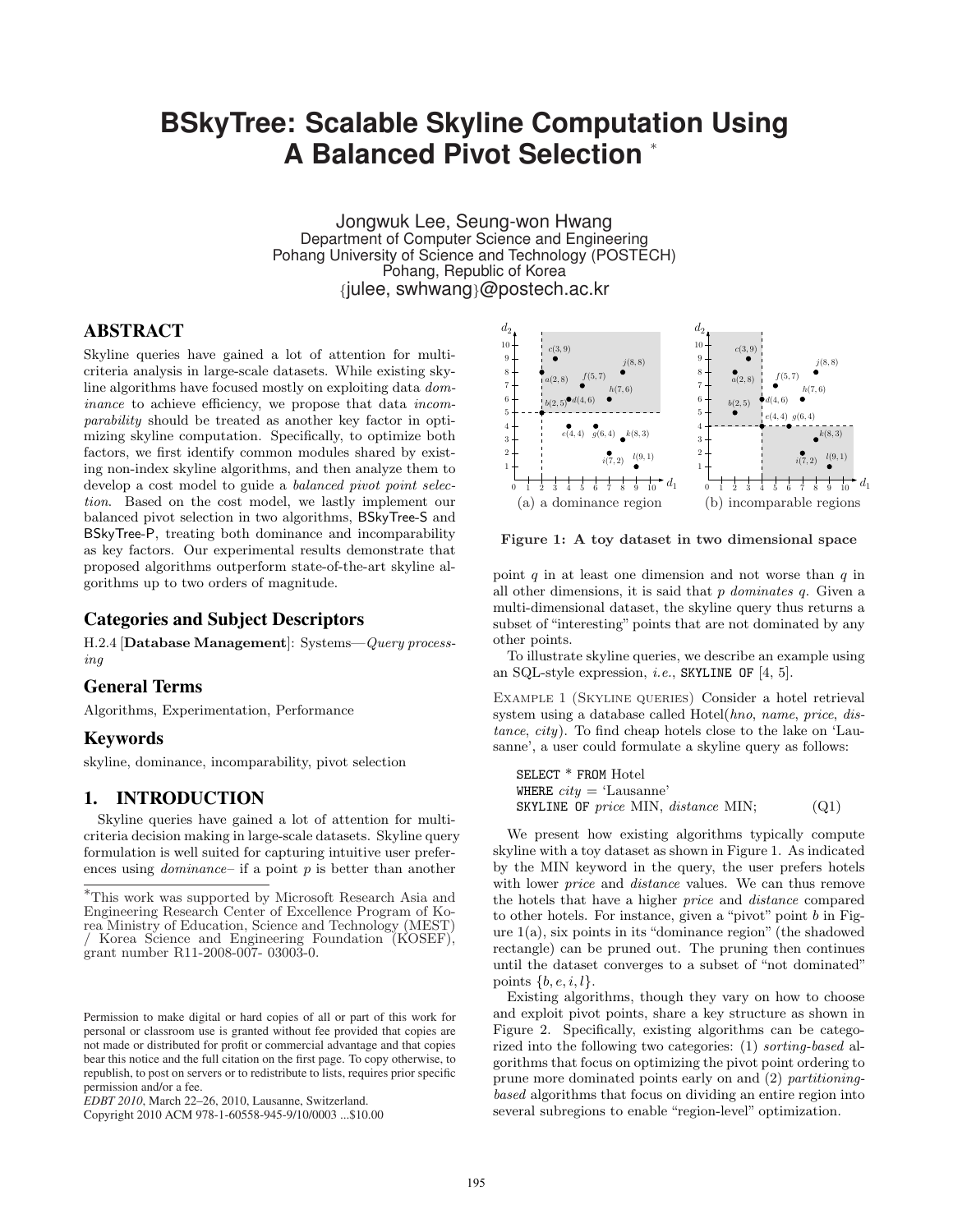

Figure 2: A generalized framework for skyline query processing

The primary goal of sorting-based algorithms [6, 7, 8, 1] is to optimize pivot ordering so that a "desirable pivot" that prunes out most of the non-skyline points early on is accessed first. Specifically, to enable this ordering, existing algorithms attempt to access the pivot points that maximize dominance regions first.

Meanwhile, that of partitioning-based algorithms [9, 14, 11, 16] is to group points into subregions that share a value proximity. For instance, if spatial indices like an R-tree exist a priori, points are naturally aggregated into a minimumbounding rectangle (MBR) as a subregion. With this aggregation, the points in an MBR can be pruned at once, by only using single dominance comparison [9, 14]. Recently, non-index partitioning algorithms [11, 16] also make use of region-level access to reduce "dominance tests" by using object-based region partitioning.

Based on this overview, existing algorithms can be summarized into the taxonomy shown in Table 1, from which we make the following two key observations:

Incomparability is critical to achieve scalability. While existing skyline algorithms have focused mostly on reducing point-wise dominance tests, incomparability, i.e., two points  $p$  and  $q$  do not dominate each other, is another key factor in optimizing skyline computation. Especially, in highdimensional space, most point pairs become incomparable. To illustrate this, Figure 3 depicts the number of point pairs with dominance and incomparability. The dataset was synthetically generated with 200,000 uniformly distributed points with independent attributes, and was used as a synthetic dataset. The numbers in parentheses indicate the average number of skyline points. It is clear that, in low dimensionality, almost all of the point pairs have dominance relations. In contrast, for a dimensionality higher than 13, incomparable pairs start to dominate. The graph empirically demonstrates that, to enable skyline query processing scalable over dimensionality, considering both the dominance and incomparability is crucial.

Balancing dominance and incomparability is non-trivial. To optimize both dominance and incomparability, the pivot point selection should be carefully designed for a balanced optimization of these two factors. Existing work mostly optimized for dominance by choosing a pivot point that maximized the dominance region as depicted in Figure 1(a). In clear contrast, an alternative extreme is to solely optimize for incomparability, by picking a pivot point e that "evenly" partitions the entire region as shown in Figure 1(b), in order to maximize incomparable subregions (marked by shaded rectangles). With this alternative pivot selection,



Figure 3: The effect of incomparability

even though the dominance region is reduced, we can still bypass nine dominance tests on point pairs across the two incomparable regions,  $\{a, b, c\}$  and  $\{i, k, l\}$ , as they are guaranteed to be incomparable. However, it is non-trivial to find a cost-optimal strategy between these two extremes.

This paper thus aims to find the cost-optimal strategy for a systematic pivot point selection, considering both dominance and incomparability in "non-index" skyline computation without pre-computed structures, e.g.,  $B$ -tree or  $R$ -tree. To achieve this goal, we first identify common modules, pivot point selection and pruning, in existing skyline algorithms, and then derive a cost model of an optimal implementation Opt for pruning. This cost model guides our balancing act to pick a cost-optimal pivot point, by considering both dominance and incomparability as key optimization factors. We implement BSkyTree-S and BSkyTree-P, using our systematic pivot point selection. Our evaluation demonstrates that these two proposed algorithms outperform state-of-theart algorithms up to two orders of magnitude.

To summarize, we believe that this paper makes the following contributions:

- We develop a conceptual lattice structure illuminating region-level dominance and incomparability relations.
- We build an optimal pruning skeleton Opt of non-index skyline algorithms by using the lattice structure, and analyze a cost model of Opt.
- We design a systematic pivot point selection driven by the cost model, which optimizes both dominance and incomparability as key optimization factors.
- We implement two instances of Opt, BSkyTree-S and BSkyTree-P, by leveraging our proposed pivot point selection.
- We evaluate our proposed algorithms by comparing them with state-of-the-art algorithms for both real-life and extensive synthetic datasets.

The rest of this paper is organized as follows. Section 2 reviews existing skyline algorithms, and Section 3 presents preliminaries on skyline query processing. Section 4 introduces a lattice structure for mapping points into subregions, and presents a common skeleton Opt for pruning and its cost analysis. Section 5 designs a systematic pivot selection guided by the cost model of Opt. Section 6 then proposes two instances of Opt by implementing our pivot selection. Section 7 reports on experimental results for both real-life and synthetic datasets. Finally, Section 8 concludes our work.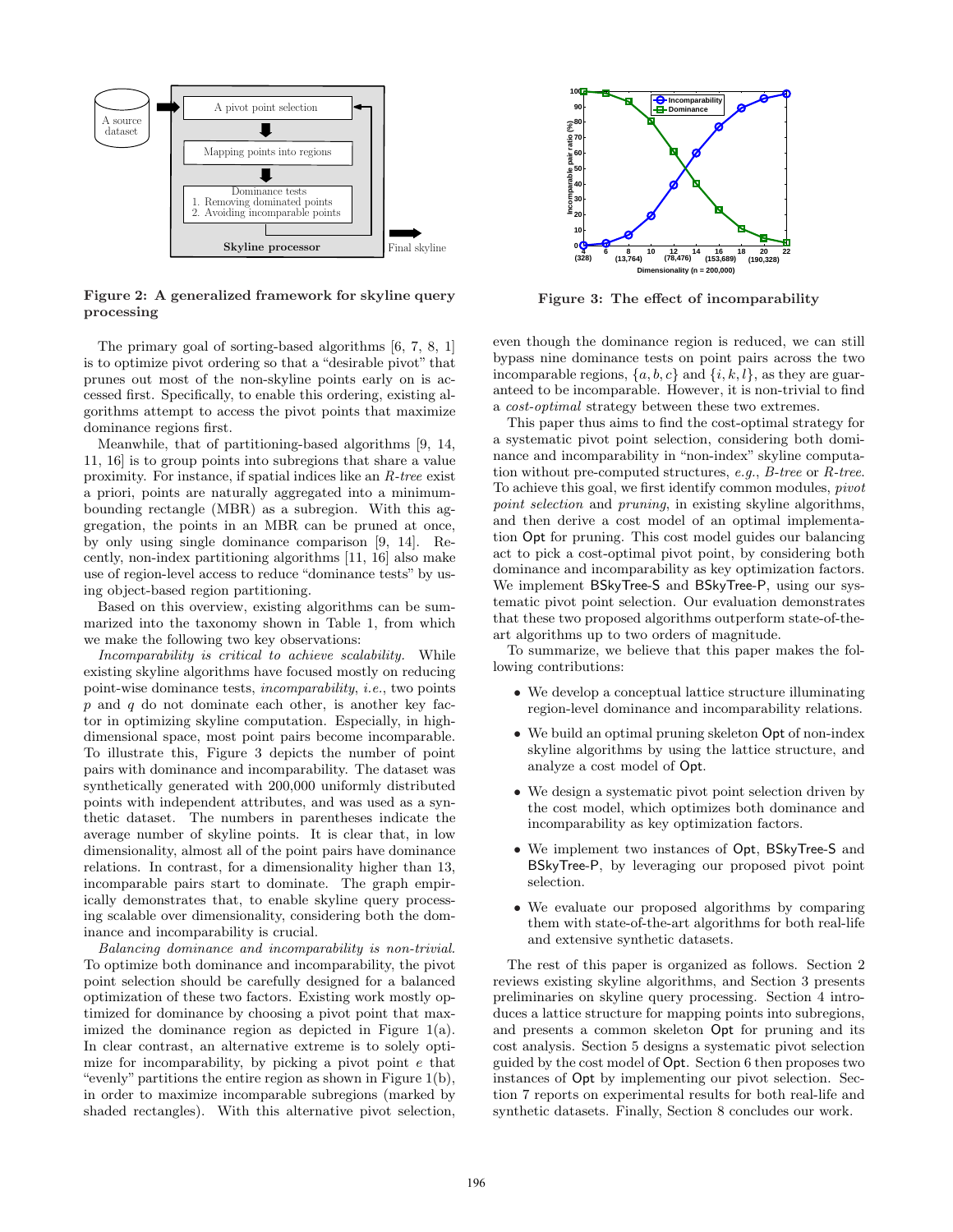# 2. RELATED WORK

Skyline queries have been first studied as *maximal vectors* [10, 2, 3] in the context of theoretical analysis. Later, pioneered by [4], many skyline algorithms have been proposed in the database community. Although skyline queries are extensively used in various settings, i.e., distributed, dynamic, and probabilistic data, we focus only on existing work for exact skyline computation in static data in centralized environments. Specifically, this can be categorized into two categories, sorting- and partitioning-based algorithms.

# 2.1 Sorting-based Algorithms

Sorting-based algorithms aim to optimize pivot ordering to prune out non-skyline points early on. An early blocknested-loop algorithm [4] could also be viewed as a sortingbased algorithm accessing points in stored order. Chomicki et al. [6, 7] proposed SFS sorting points in decreasing order of the size of dominance regions, using a monotone scoring function. Later, Godfrey et al. [8] developed LESS as a combination of both BNL and SFS, which accesses points in stored order (as in BNL) but keeping skyline candidates in sorted order of dominance regions (as in SFS) to reduce the dominance tests for non-skyline points. Recently, Bartolini et al.  $[1]$  enhanced SFS by using  $minC$  function to achieve early termination in distributed data scenarios. More recently, Park et al. [15] proposed SSkyline that dynamically changes pivot points in stored order if dominated.

Drawbacks: These algorithms focus solely on optimizing data dominance, and neglect data incomparability factor in skyline query computation. Recall that, the number of incomparable pairs dominate in high-dimensional space, as depicted in Figure 3.

# 2.2 Partitioning-based Algorithms

Partitioning-based algorithms aim to group points into subregions that share commonality to carry out region-based dominance tests. An early algorithm, D&C [4] simply divided the problem into multiple sub-problems, and merged the local skyline points into global skyline. To use a more efficient region-level access, namely NN [9] and BBS [14] built upon pre-constructed spatial indices like the R-tree. Recently, Lee et al. [12] proposed ZSearch using ZB-tree as a new variant of B-tree, and Morse et al. [13] proposed LS using a static lattice structure for the special case of lowcardinality datasets.

In contrast, we handle non-index skyline algorithms which partition at the run time. Specifically, Zhang et al. [16] and Lee et al. [11] proposed partitioning-based algorithms without pre-computed indices. These algorithms outperformed sorting-based algorithms, by considering both dominance and incomparability.

Drawbacks: While existing partitioning-based algorithms explored the potential of optimizing for incomparability, they did not fully address its potential by using heuristic pivot selections, *i.e.*, dominance-based [11] and random [16] pivot selection, as we will empirically validate in Section 7.

#### 2.3 Our Work

In this paper, we first identify common modules for sortingand partitioning-based non-index algorithms, and then use them to analyze a cost model. Specifically, we use the model to balance both dominance and incomparability in pivot point selection. This systematic pivot point selection

|                 | Sorting-based        | Partitioning-based     |
|-----------------|----------------------|------------------------|
| Dominance       | BNL [4], SFS [6, 7], | D&C $[4]$ , NN $[9]$ , |
|                 | LESS [8], SaLSa [1], | BBS [14], LS [13],     |
|                 | SSkyline [15]        | $ZSearch$ [12]         |
| Incomparability |                      | OSPS $[16]$ ,          |
|                 |                      | SkyTree [11]           |

Table 1: Taxonomy of existing skyline algorithms

enables us to enhance all the algorithms in the taxonomy shown in Table 1, by exploring untapped room for further optimization.

# 3. PRELIMINARIES

We first introduce some basic notations to formally present skyline queries. Let  $D$  be a finite d-dimensional space, *i.e.*,  $\{d_1, \ldots, d_d\}$ , where each dimension has a domain of nonnegative real number  $\mathbb{R}^+$ , denoted as  $dom(d_i) \to \mathbb{R}^+$ . Let S be a set of finite n points that is a subset of  $dom(\mathcal{D})$ , *i.e.*,  $S \subseteq dom(\mathcal{D})$ . A point p in S is represented as  $(p_1, \ldots, p_d)$ in which  $\forall i \in [1, d] : p_i \in dom(d_i)$ . For simplicity,  $dom(d_i)$ has normalized values of  $[0,1]$ .

Based on these notations, we formally define dominance, incomparability, and skyline respectively. These definitions are consistent with existing skyline work. Throughout this paper, we consistently use min operator for skyline computation.

DEFINITION 1 (DOMINANCE) Given  $p, q \in S$ , p dominates q on D, denoted as  $p \prec_{\mathcal{D}} q$ , if and only if  $\forall i \in [1, d] : p_i \leq q_i$ and  $\exists j \in [1, d] : p_j < q_j$ .

DEFINITION 2 (INCOMPARABILITY) Given  $p, q \in S$ , p and q are *incomparable* on  $D$ , denoted as  $p \sim_D q$  if and only if p  $\not\prec_{\mathcal{D}} q$  and  $q \not\prec_{\mathcal{D}} p$ .

DEFINITION 3 (SKYLINE) A point p is a skyline point on  $D$ if and only if any other point  $q \neq p$  does not dominate p on D. Given dataset  $S$  on  $D$ , *skyline* is a set of skyline points such that  $SKY_{\mathcal{D}}(\mathcal{S}) = \{p \in \mathcal{S} | \nexists q \in \mathcal{S} : q \prec_{\mathcal{D}} p\}.$ 

The skyline computation depends heavily on point-wise dominance tests. Given  $S$ , a naive skyline algorithm might perform exhaustive pair-wise dominance tests on  $n(n-1)/2$ pairs and incur quadratic costs. In other words, each point would be compared by up to  $n-1$  other points. Ideally, an efficient algorithm would reduce the comparisons of nonskyline points down closely to 1, by scheduling dominance tests in such a way that a non-skyline point is only compared with a skyline point dominating the non-skyline point.

To make progress towards the goal, we extend point-level notions to "region-level" notions. Suppose that a hyperrectangle region R on D is represented as  $[u_1, v_1] \times ... \times$  $[u_d, v_d]$  in which a virtual best point and a virtual worst point are denoted as  $R_b = (u_1, \ldots, u_d)$  and  $R_w = (v_1, \ldots, v_d)$ respectively. For this regional unit, we formally present the notions of dominance and incomparability, as done in [12].

Definition 4 (Region-level dominance) Given two regions R and R' on D, R dominates R' if  $R_w \prec_{\mathcal{D}} R'_b$ .

Definition 5 (Region-level incomparability) Given two regions R and R' on D, they are incomparable if  $R_b \nprec_{\mathcal{D}}$  $R'_w$  and  $R'_b \nprec_{\mathcal{D}} R_w$ .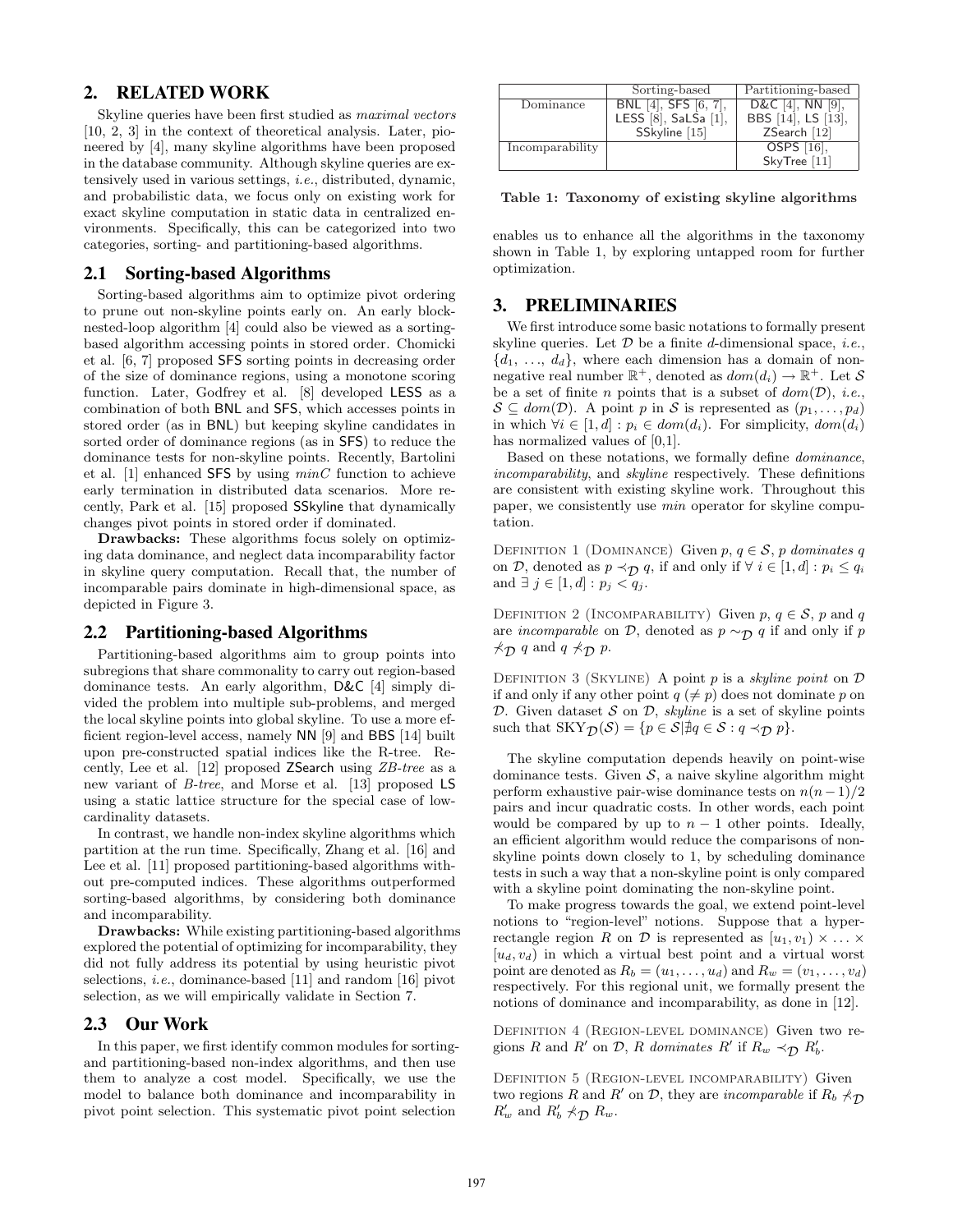For brevity of representation, we replace notations  $\prec_{\mathcal{D}}$ ,  $\not\prec_{\mathcal{D}} \cdots_{\mathcal{D}}$ , and SKY $_{\mathcal{D}}(\mathcal{S})$  with  $\prec$ ,  $\not\prec$ ,  $\sim$ , and SKY( $\mathcal{S}$ ) if it is clear from the context.

We now explain how this region-level extension can be used to reducing dominance tests.

First, region-level dominance is used for reducing dominance tests of non-skyline points. If R dominates  $R'$ , a point  $p$  in  $R$  dominates all points in  $R'$  after only one dominance test. This property intuitively inspires the idea of index-based algorithms [9, 14] by pruning a group of points in  $R'$ , *i.e.*, an MBR, by a single dominance test between  $p$ and  $R'_b$ . Similar intuitions are used in non-index algorithms [6, 7, 8, 1] to access pivot point maximizing dominance regions first. These points would be effective in pruning out points in its dominance region early on.

Second, region-level incomparability is used to avoid dominance tests between incomparable points (not necessarily skyline points). Suppose that two regions  $R$  and  $R'$  are incomparable. In this case, the two points corresponding to each region are also incomparable, *i.e.*, if  $R \sim R'$ , then  $\forall p \in R, \forall q \in R' : p \sim q$ . We can thus save computation cost by bypassing dominance tests for point pairs between incomparable regions. This property inspires the idea of partitioning-based algorithms [16, 11], using heuristic pivot selection for incomparability. Recall that, optimizing for incomparability becomes more and more critical in highdimensional space, where most point pairs become incomparable.

# 4. A COST MODEL OF SKYLINE ALGO-RITHMS

This section first introduces a conceptual structure illuminating the dominance and incomparability relations between partitioned subregions. Based on this structure, we then develop a cost model for non-index skyline algorithms, by measuring the number of dominance tests that affects the overall performance of skyline computation.

#### 4.1 A Lattice Mapping Points into Regions

Given a pivot point  $p^V$ , the entire region can be divided into disjoint  $2^d$  subregions. For instance, Figure 1(b) describes four subregions partitioned by a point e. Every point in S is thus contained in a subregion, e.g.,  $\{\}, \{a, b, c\},\$  $\{i, k, l\}$  and  $\{d, e, f, g, h, j\}$ . Formally, let R denote a set of subregions on  $\mathcal{D}$ , *i.e.*,  $\mathcal{R} = \{R_0, \ldots R_{2^d-1}\}$ , based on which we represent region-level relations.

More specifically, to simplify region-level relations, we introduce a  $d$ -dimensional vector  $B$  that corresponds to  $R$ . Let  $\mathcal B$  denote a set of all *d*-dimensional vectors *i.e.*,  $\mathcal B = \{B_0, \ldots,$  $B_{2d-1}$ , where each vector is mapped into a subregion such that  $\forall B_i \in \mathcal{B} : B_i \to R_i$ . Let  $B.d_i$  denote a value on  $d_i$  of vector B, where a value  $d_i$  on B corresponds to the  $i^{th}$  most significant bit. Formally, given a pivot point  $p<sup>V</sup>$  and a point  $q$  in  $R_i$ ,  $B.d_i$  is represented as a binary value:

$$
B.d_i \leftarrow \left\{ \begin{array}{ll} 0, & \text{if } q_i < p_i^V; \\ 1, & \text{otherwise.} \end{array} \right.
$$

We then explain how to infer region-level relations from binary vectors presenting subregions. For instance, when d  $= 3, p<sup>V</sup>$  divides the entire region into eight subregions, *i.e.*,  $\mathcal{B} = \{B_0 = 000, B_1 = 001, \ldots, B_7 = 111\}$ . If  $B.d_i$  is 0, the range of possible point values is  $[0, p_i^V)$ . Otherwise, the



Figure 4: A lattice for mapping points into regions when  $d=3$ 

range is  $[p_i^V, 1]$ . Thus, vectors  $B_0$  and  $B_1$  describe subregions  $[0, p_1^V) \times [0, p_2^V) \times [0, p_3^V)$  and  $[0, p_1^V) \times [0, p_2^V) \times [p_3^V, 1]$ respectively. The binary vectors are thus suited for presenting subregions concisely.

Using binary vectors, region-level relations can be formally represented as the following three cases:

DEFINITION 6 (DOMINANCE IN  $\beta$ ) Given two vectors B and B', B dominates B' on  $\mathcal{D}$ , denoted as  $B \prec B'$ , if and only if  $\forall i \in [1, d] : B.d_i < B'.d_i$ , *i.e.*,  $\forall i \in [1, d] : B.d_i = 0$  and  $B'.d_i = 1.$ 

DEFINITION 7 (PARTIAL DOMINANCE IN  $\beta$ ) Given two vectors B and B', B partially dominates B' on  $\mathcal{D}$ , denoted as  $B \prec_{Par} B'$ , if and only if  $\forall i \in [1, d] : B.d_i \leq B'.d_i$  and  $\exists j \in [1, d] : B.d_j = B'.d_j.$ 

DEFINITION 8 (INCOMPARABILITY IN  $\beta$ ) Given two vectors B and B', B is incomparable with B' on D, denoted as  $B \sim B'$ , if and only if  $\exists i \in [1, d] : B.d_i < B'.d_i$  and  $\exists j \in$  $[1, d] : B'.d_j < B.d_j.$ 

The relations between binary vectors can thus be organized as a partially ordered set, represented as a lattice. To illustrate this, Figure 4 describes a binary lattice and its binary encoding when  $d = 3$ . In this lattice, adjacent node pairs connected by an arrow represent partial dominance relations. By the *transitivity*, node pairs reachable by a path of multiple paths also have partial dominance relations. Among these partially dominated pairs,  $(B_0, B_{2^d-1})$ shows a dominance relation according to Definition 6. All of the remaining non-reachable pairs have incomparability relations.

More specifically, for all relations such that  $\forall i, j \in [0, 2^d 1: (B_i, B_j) \in \mathcal{B} \times \mathcal{B}$ , we explain how region-level relations are related to point-wise dominance tests. For the sake of representation, let  $S_i$  denote a subset of points in  $R_i$  mapped into corresponding vector  $B_i$ .

- **Dominance**: For dominance pair  $(B_0, B_{2^d-1})$ , if a point p in  $S_0$  exists, any point q in  $S_{2^d-1}$  can be immediately pruned out after a point-wise dominance test on  $(p, q)$ .
- Partial dominance: The relation can be classified into two subcases: (1) a self-pair  $(B_i, B_i)$  and (2)  $(B_i, B_j)$  with an arrow from  $B_i$  to  $B_j$ . Guided by these region-level relations, we then perform point-wise dominance tests to effectively identify point-level relations. First, for self-pairs  $B_i$  and  $B_i$ , we perform dominance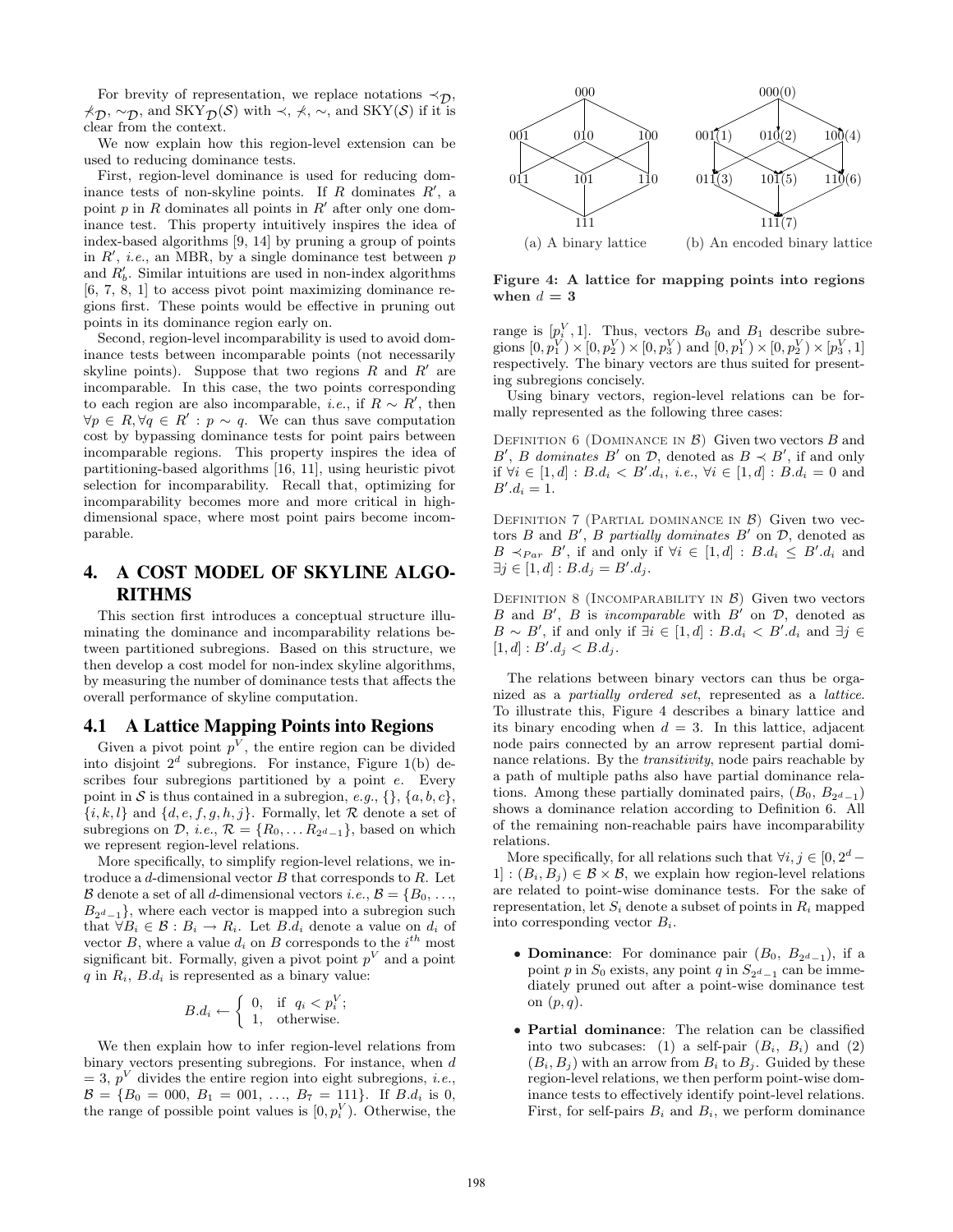

(a) Sorting-based scheme (b) Partitioning-based scheme



tests in  $S_i$  itself. Second, for  $B_i$  and  $B_j$  with partial dominance relations, since points in  $S_i$  are likely to dominate those in  $S_i$ , we perform dominance tests between  $S_i$  and  $S_j$ . Recall that, we take the transitivity into account to find all of the partial dominance relations– If an arrow exists from  $B_i$  to  $B_j$  and an arrow from  $B_j$  to  $B_k$ , then  $B_i$  also partially dominates  $B_k$ . We thus perform dominance tests for partial dominance pairs  $(B_i, B_k)$ .

• Incomparability: For all the remaining pairs,  $B_i$  and  $B_i$  are incomparable, which suggests that point sets  $S_i$  and  $S_j$  in corresponding regions  $R_i$  and  $R_j$  are also incomparable, *i.e.*, if  $B_i \sim B_j$ , then  $\forall p \in S_i$ ,  $q \in S_j$ :  $p \sim q$ . We can thus bypass point-wise dominance tests between  $S_i$  and  $S_j$ .

# 4.2 Algorithm Skeletons and Cost Model

This section presents a cost model for dominance tests in non-index skyline algorithms. To achieve this goal, we abstract common skeletons of a class of non-index algorithms A from which common modules can be identified. Recall that, non-index skyline algorithms do not require pre-constructed indexes. Figure 5 depicts common skeletons of sorting-based algorithms such as BNL, SFS, SaLSa, and SSkyline, and partitioning-based algorithms such as OSPS and SkyTree, respectively. In these skeletons, two key common modules, SelectPivot() and Prune(), are identified.

We first model the cost of **Prune**() for these skeletons. Specifically, given a pivot point  $p^V$ , we can abstract **Prune**() as an optimal implementation Opt. To illustrate this, Algorithm 1 describes the pseudo code for Opt, based on which we measure the cost of Opt as the number of point-wise dominance tests. Since dominance tests monopolize the overall computation time (as argued in [12, 16]), our model can thus closely reflect the overall cost.

We then prove that Opt only requires minimal dominance tests to find correct skyline results, by showing that the cost of Opt is no higher than that of any arbitrary algorithm  $A \in \mathcal{A}$ . Suppose that the same pivot is used. Given an algorithm  $A$  and a dataset  $S$ , let denote the cost model as  $Cost(A, S)$ . We formally state the optimality of Opt as follows:

THEOREM 1 (OPTIMALITY OF Opt) Given a set of any nonindex algorithms  $A$ , Algorithm Opt incurs the minimal cost, i.e.,  $\forall A \in \mathcal{A}$ : Cost(Opt, S) ≤ Cost(A, S).

PROOF. We prove this by contradiction. In other words, if A skips any dominance test performed by Opt, it may no

| Algorithm 1 Opt $(p^V, \mathcal{S})$                               |
|--------------------------------------------------------------------|
| 1: $S \leftarrow \text{MapPointToRegion}(p^V, S)$ .                |
| 2: // Remove all points in $S_{2^d-1}$ dominated by $p^V$ .        |
| 3: $S \leftarrow S$ – Dominance( $p^V$ , $S_{2d-1}$ ).             |
| 4: $B \leftarrow \{B_0, \ldots, B_{2d-2}\}.$                       |
| 5: for $\forall (B_i, B_j) \in \mathcal{B} \times \mathcal{B}$ do  |
| 6:<br>// Check partial dominance, and remove dominated points.     |
| 7:<br>if $B_i \prec_{Par} B_i$ and $S_i \neq \{\}\$ then           |
| 8:<br>$S \leftarrow S$ – Dominance $(S_i, S_j)$ .                  |
| 9:<br>else if $B_i \sim B_i$ then                                  |
| 10:<br>Continue. // Skip dominance tests between $S_i$ and $S_j$ . |
| 11:<br>end if                                                      |
| $12:$ end for                                                      |
| 13: return $S$                                                     |

longer guarantee that A finds correct skyline results. Specifically, we shows the dominance tests of Opt for the following three region-level relations described in the lattice.

- Dominance (lines 2-3): When performing dominance tests between a point  $q \in S_{2^d-1}$  and a pivot point  $p^V$ , Opt only requires one dominance test for each point. For  $S_{2^d-1}$ , the cost of Opt thus equals to  $|S_{2d-1}|$ . To contradict, assume that an algorithm A exists with less dominance tests. For a skipped dominance test, A can include  $q \in S_{2^d-1}$  as final skyline if q is only the point dominated by  $p^V$ . As a result, A causes incorrect results, which incurs a contradiction.
- Partial dominance (lines 6-8): Opt needs to check dominance tests between p and q if  $S_i$  and  $S_j$  have a partial dominance relation. To contradict, assume that A can skip dominance tests between  $p$  and  $q$ . In this case, A can contain q as final skyline if q is the only point dominated by  $p$ . As a result, the result of A is incorrect, which incurs a contradiction.
- Incomparability (lines 9-10): Given two regions  $R_i$  and  $R_j$ , Opt bypasses all the point-wise dominance tests corresponding to  $S_i$  and  $S_j$ . In this case, A can save as many equal dominance tests as Opt.

To sum up, an algorithm A performing less point-wise dominance tests cannot guarantee to find correct skyline results. In other words, a non-index algorithm has to perform at least as many dominance tests as  $Opt. \square$ 

To analyze Opt, we now adopt the general assumption used in prior analysis [6, 7, 8] for data distributions. Suppose that points are uniformly and independently distributed in d-dimensional space, i.e., uniform independence (UI). This UI condition has been widely adopted in prior work to estimate the number of points in  $R_i$ .

Based on this assumption, we analyze two important factors, dominance and incomparability, in Opt. We measure the power of dominance and incomparability to select a good pivot point. Specifically, a good pivot point maximally prunes out non-skyline points by dominance, while bypassing unnecessary dominance tests on incomparable point pairs. Let denote the number of dominated points by  $N_D$ , and number of incomparable pairs by  $N_I$ . For the sake of presentation, let  $[B_i \sim B_j]$  denote a boolean condition, *i.e.*, 1 if  $B_i$  and  $B_j$  are incomparable; 0, otherwise. Given a pivot point  $p^V$  and a dataset S,  $N_D$  and  $N_I$  in Opt are formally stated as follows: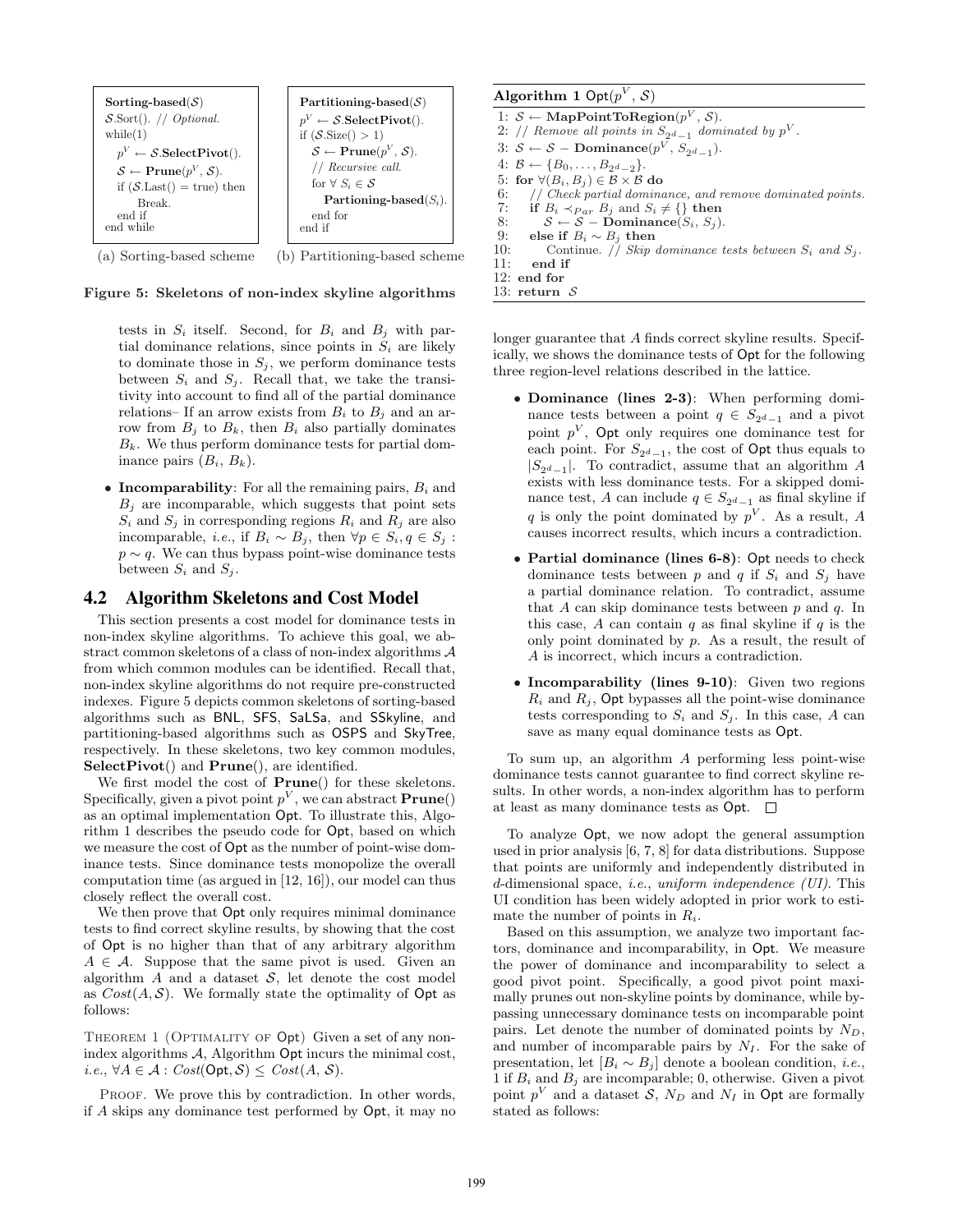THEOREM 2 (THE POWER OF A PIVOT POINT  $p^V$  in Opt) Given a pivot point  $p^V$  and a dataset S under UI condition, we represent the number of dominated points and incomparable point pairs as  $N_D(p^V, \mathcal{S}) = |S_{2^d-1}|$  and  $N_I(p^V, \mathcal{S}) =$  $\sum_{i=0}^{2^d-1} \sum_{j=i+1}^{2^d-2} |S_i||S_j|[B_i \sim B_j]$  respectively.

PROOF. First, suppose that a point  $q$  is mapped into  $B_{2^d-1}$ . In this case, q is dominated by a pivot point  $p^V$ . For  $S_{2^d-1}$ , we can represent the number of dominated points  $N_D(p^V, S)$  as  $|S_{2^d-1}|$ . Second, for q in  $S_i$ , the number of incomparable pairs is  $\sum_{j=0}^{2^d-2} |S_j|[B_i \sim B_j]$ . By the symmetric property of the incomparability, we only consider  $B_j$ such that  $i < j$ . Considering every  $S_i$ , we can represent  $N_I(p^V, S)$  as  $\sum_{i=0}^{2^d-1} \sum_{j=i+1}^{2^d-2} |S_i||S_j|[B_i \sim B_j].$ 

According to Theorem 2, the cost function is thus inversely proportional to the sum of  $N_D$  and  $N_I$  as follows:

$$
Cost(p^{V}, \mathcal{S}) \propto \frac{1}{N_D(p^{V}, \mathcal{S}) + N_I(p^{V}, \mathcal{S})}.
$$

# 5. A COST-BASED PIVOT SELECTION

This section designs a systematic pivot point selection. Desirably, an ideal pivot point maximizes the power of dominance and incomparability discussed in Theorem 2. At each iteration, how do we select a pivot point  $p<sup>V</sup>$  maximize both  $N_D(p^V, \mathcal{S})$  and  $N_I(p^V, \mathcal{S})$ ? Formally, the pivot point selection is presented as the optimization of selecting a point  $p$ that maximizes both  $N_D$  and  $N_I$ :

$$
p^{V} = \operatorname{argmin}_{p \in \mathcal{S}} Cost(p, \mathcal{S}).
$$
  
= 
$$
\operatorname{argmax}_{p \in \mathcal{S}} N_D(p, \mathcal{S}) + N_I(p, \mathcal{S}).
$$

A naive solution to this cost-based optimization would be to compute the function for every point, which would involve performing dominance tests across all pairs of  $2^d - 1$  subregions. This naive solution thus incurs a prohibitive cost of  $O(4^d)$ . As a result, estimating the exact function scores defeats the whole purpose of optimizing the pivot point selection.

To solve this problem, we propose a two-phase approximation approach, i.e., pruning-then-optimization. In the pruning phase, we first reduce the search space into a subset of points with high  $N_D$ . In the *optimization phase*, we then pick a pivot point  $p^V$  from the subset identified as the first phase to maximize  $N_I$ . The property naturally suggests to find a pivot point  $p^V$  that balances both  $N_D$  and  $N_I$  consistently.

More specifically, each phase works as follows:

- 1. **Pruning phase:** To maximize  $N_D$ , we consider only skyline points as pivot candidates, since  $N_D$  of a skyline point is always larger than that of a non-skyline point it dominates.
- 2. **Optimization phase:** To maximize  $N_I$ , we find a skyline point that maximizes the number of incomparable pairs. This optimization can select a pivot point  $p<sup>V</sup>$  that balances both  $N_D$  and  $N_I$ .

We now discuss how to find a pivot point  $p<sup>V</sup>$  maximizing  $N_I$  in skyline points.

LEMMA 1 Given incomparable two regions  $R$  and  $R'$ , there exists at least one two-dimensional subspace  $\{d_i, d_j\}$  such that  $R \sim_{\{d_i, d_j\}} R'$ .



Figure 6: The projection of vector y onto vector x

PROOF. By Definition 8, if  $R \sim R'$ , then  $\exists d_i \in \mathcal{D} : B.d_i$  $B'.d_i$  and  $\exists d_j \in \mathcal{D} : B'.d_j < B.d_j$ .

LEMMA 2 Given S in two-dimensional space  $\{d_i, d_j\}$  under UI condition, a pivot point  $p^V = (p_i^V, p_j^V)$  maximally bypasses dominance tests for incomparability, if  $p<sup>V</sup>$  has equal values such that  $p_i^V = p_j^V$ .

PROOF. A pivot point  $p^V$  divides S into four subregion, where  $R_1$  and  $R_2$  are incomparable. We can quantity the dominance tests bypassed by incomparability as  $|S_1| \times |S_2|$ . Under UI condition,  $|S_1|$  and  $|S_2|$  are proportional to the size of subregions  $R_1$  and  $R_2$  such that  $p_i^V \times (1 - p_j^V)$  and  $(1-p_i^V) \times p_j^V$  respectively. In this case, when  $p^V$  has the equal values such that  $p_i^V = p_j^V$ ,  $p^V$  maximizes dominance tests for incomparability.  $\quad \Box$ 

Based on Lemmas 1 and 2, we formally present a desirable pivot point  $p^V$  under UI condition.

Theorem 3 (Maximization of incomparability) Given S under UI condition,  $p<sup>V</sup>$  maximally bypasses dominance tests for incomparability, if pivot point  $p^V = (p_1^V, \ldots, p_d^V)$ has equal values such that  $p_1^V = \ldots = p_d^V$ ,

PROOF. By Lemma 1, we first project d-dimensional space into incomparable two-dimensional subspace  $D = \{d_i, d_j\}$ such that  $D \subseteq \mathcal{D}$ . By Lemma 2, we then select a pivot point  $p^V$  such that  $p_i^V = p_j^V$  to maximize dominance tests for incomparability. By extending into all possible incomparable two-dimensional subspaces,  $p^V$  such that  $p_1 = \ldots = p_d$ maximizes dominance tests on d-dimensional space.  $\Box$ 

According to Theorem 3, the incomparability is maximized when  $p<sup>V</sup>$  lies on a *diagonal* line. That is, we select a pivot point  $p^V$  as a point p with the the smallest "coordinate spread" from the diagonal. Specifically, to quantify how close a point  $p$  is to the diagonal line, we thus compute the distance  $dist(p, x)$  between a point p and a *diagonal vector* x  $=(x_1,\ldots,x_d)$  such that  $x_i=\ldots=x_d$ , using the projection vector depicted in Figure 6.

$$
dist(p, \mathbf{x}) = \sqrt{||p||^2 - ||proj_{\mathbf{x}}(\mathbf{y})||^2}
$$
 (1)

Let  $proj_{\mathbf{x}}(\mathbf{y})$  denote the projection of a vector y onto a vector **x**. The projection vector  $proj_{\mathbf{x}}(\mathbf{y})$  is calculated as follows: ´

$$
proj_{\mathbf{x}}(\mathbf{y}) = ||\mathbf{y}|| \cdot \cos \theta = \left(\frac{\mathbf{x} \cdot \mathbf{y}}{\mathbf{x} \cdot \mathbf{x}}\right) \mathbf{x}.
$$
 (2)

As  $p = (p_1, \ldots, p_d)$  and **x** has equal values, projection vector  $proj_{\mathbf{x}}(\mathbf{y})$  is represented as:

$$
proj_{\mathbf{x}}(\mathbf{y}) = \frac{x_i(p_1 + \dots + p_d)}{d \cdot x_i^2} \cdot \mathbf{x},\tag{3}
$$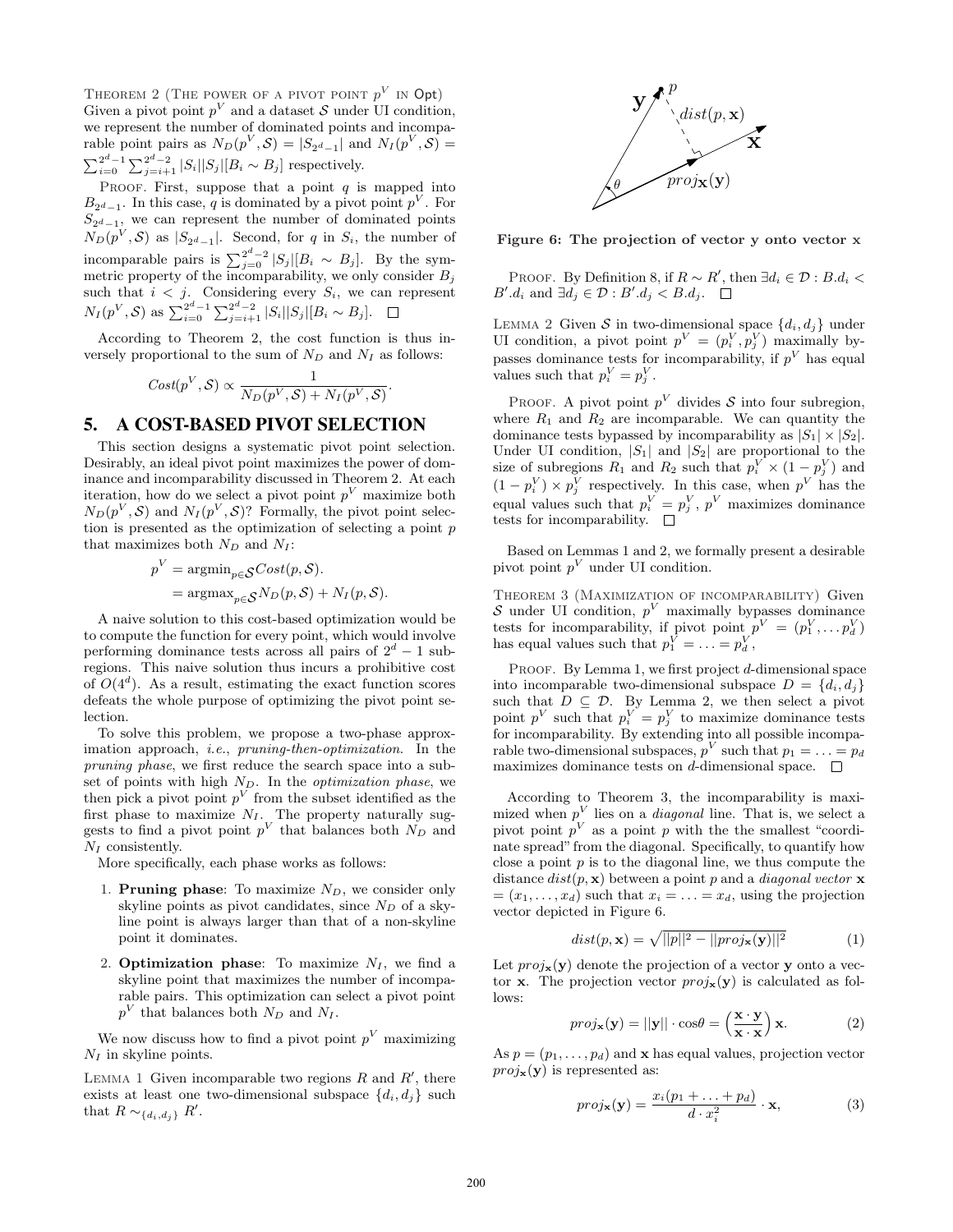#### Algorithm 2 SelectPivotPoint $(S)$

**Input:** A dataset  $S = \{p^1, \ldots, p^n\}$ **Output:** A pivot point  $p^V$ 1: head  $\leftarrow$  1, cur  $\leftarrow$  2, tail  $\leftarrow$  n. // Initialize variables. 2:  $mindist \leftarrow dist(S[head]).$ <br>3: while  $cur \le tail$  do while  $cur \leq tail$  do 4: if  $S[head] \prec S[cur]$  then 5: S.Remove(cur). // Remove a dominated point.<br>6:  $tail \leftarrow tail - 1$ .  $tail \leftarrow tail - 1.$ 7: else if  $S[cur] \prec S[head]$ . then 8:  $S[head] \leftarrow S[cur]$ . // Change a head point.<br>9:  $S$ . Remove(*cur*).  $S$ .Remove $(cur)$ . 10:  $tail \leftarrow tail - 1, cur \leftarrow head + 1.$ 11:  $mindist \leftarrow dist(S[head]).$ <br>12: else 12: else 13: // Compare mindist with curdist of  $S$ [cur].<br>14: curdist  $\leftarrow$  dist( $S$ [cur]).  $curdist \leftarrow dist(\mathcal{S}[cur]).$ 15: if  $curdist < mindist$  then 16: if  $\forall q \in S[2, cur-1] : q \nless S[cur]$  then<br>17: Swap  $S[cur]$  and  $S[head]$ . Swap  $\mathcal{S}[cur]$  and  $\mathcal{S}[head]$ . 18:  $curdist \leftarrow \text{mindist.}$ <br>19:  $\qquad \text{end if}$ 19:  $\qquad \qquad \text{end if}$ <br>20:  $\qquad \qquad \text{end if}$ end if 21:  $cur \leftarrow cur + 1.$ <br>22: end if end if 23: end while 24:  $S \leftarrow S[1, tail]$ . // Update S as the remaining points. 25:  $p^V \leftarrow \dot{\mathcal{S}}$ [head]. 26: return  $p^V$ 

According to Equation 3, the distance of  $proj_{\mathbf{x}}(\mathbf{y})$  is calculated as: r

$$
||proj_{\mathbf{x}}(\mathbf{y})|| = \sqrt{\frac{(p_1 + \dots + p_d)^2}{d}}.
$$
 (4)

Since  $||p||$  is  $\sqrt{p_1^2 + \ldots + p_d^2}$ , Equation 1 is represented as follows:

$$
dist(p, \mathbf{x}) = \sqrt{(p_1^2 + \dots + p_d^2) - \frac{(p_1 + \dots + p_d)^2}{d}} = \sqrt{\frac{(p_1 - p_2)^2 + \dots + (p_{d-1} - p_d)^2}{d}}.
$$
(5)

In this case, the numerator of the second equation requires us to subtract all  $(p_i, p_j)$  combinations, which incurs an quadratic computation cost, *i.e.*,  $\binom{d}{2}$ .

As the exact computation requires expensive quadratic computation, we consider its upper bound as an alternative for more efficient distance computation. Observe that, in Equation 5,  $|p_i - p_j|$   $(i \neq j)$  is no less than  $p_{max} - p_{min}$ where  $p_{max}$  =  $\operatorname{argmax}_{i \in [1,d]} p_i$  and  $p_{min}$  =  $\operatorname{argmin}_{i \in [1,d]} p_i$ . We can thus derive the upper bound of  $dist(p, \mathbf{x})$ :

$$
dist(p, \mathbf{x}) \le \sqrt{\frac{(p_{max} - p_{min})^2 \times {d \choose 2}}{d}}.
$$
  
 
$$
\le dist(p) \times \sqrt{\frac{d-1}{2}},
$$
 (6)

where  $dist(p) = p_{max} - p_{min}$ . Since  $\sqrt{\frac{d-1}{2}}$  is a constant regardless of points, we solely consider  $dist(p)$  instead of  $dist(p, \mathbf{x}).$ 

To sum up, we would exploit  $dist(p)$  presenting the upper bound of  $dist(p, \mathbf{x})$ , only requiring  $O(d)$  computation, to select a desirable pivot point  $p^V$ .

While our approach is two-phase in principle, its implementation does not necessarily have to follow two phases.



Figure 7: Balanced pivot point selection in two dimensional space

Instead, we can interleave the two phases into an efficient one-phase algorithm. Specifically, we perform point-wise dominance tests while maintaining (1) a skyline point with (2) the shortest upper bound distance.

Algorithm 2 describes the pseudo code of our proposed one-phase implementation for pivot point selection. To capture a updated pivot point, we maintain a head point as a pivot point  $p^V$ . Specifically, when the head point does not dominate the currently accessed point in stored order, we check whether the distance of the current point is shorter than that of the head point.

More specifically, we classify the relations between head point  $p^V$  and current point q into three cases:

- 1.  $p^V \prec q$  (lines 4-6): As the pruning phase, q is removed without calculating  $dist(q)$ .
- 2.  $q \prec p^{V}$  (lines 7-11): As the pruning phase,  $p^{V}$  is replaced with q, and  $dist(p^V)$  is updated.
- 3.  $p^V \sim q$  (lines 12-22): As the optimization phase, we first compute  $dist(q)$ . If  $dist(q)$  is smaller than  $dist(p^V)$ , we check whether  $q$  is not dominated by the previously accessed points. If this is true, we swap  $p^{V}$  with q, and  $dist(p^V)$  is updated. Note, while performing dominance tests between  $q$  and previous accessed points, we can remove additionally dominated points.

To illustrate our pivot point selection, Figure 7 depicts an example with 12 points on two dimensional space. (The shadowed rectangles present the dominance regions of current pivot points.) Suppose that data points are accessed in alphabetical order. For each step, Table 2 presents the actions of the pivot point selection. Note, when  $p^V \prec q$ , the computation of  $dist(q)$  is skipped, represented as "-" in Table 2. First, since  $b \prec a, p^V$  is replaced with b (Step 1). Next, b is compared with c and d, where  $b \prec c$  and  $b \prec d$ (Steps 2-3). When  $b$  is compared with  $e$ , two points are swapped, since  $dist(e) < dist(b)$ . (Step 4). By comparing e with other points, we remove dominated points  $\{f, g, h, j\}$ in order (Steps 5-9). Point e is finally selected as  $p<sup>V</sup>$ , since  $dist(e)$  is the shortest distance (Steps 10-11). Maintaining  $p<sup>V</sup>$  as a skyline point with the shortest distance, we simultaneously remove dominance points, where Sremains five points  $\{e, b, i, k, l\}$ . As a result, we have to only consider the remaining points to identify final skyline points.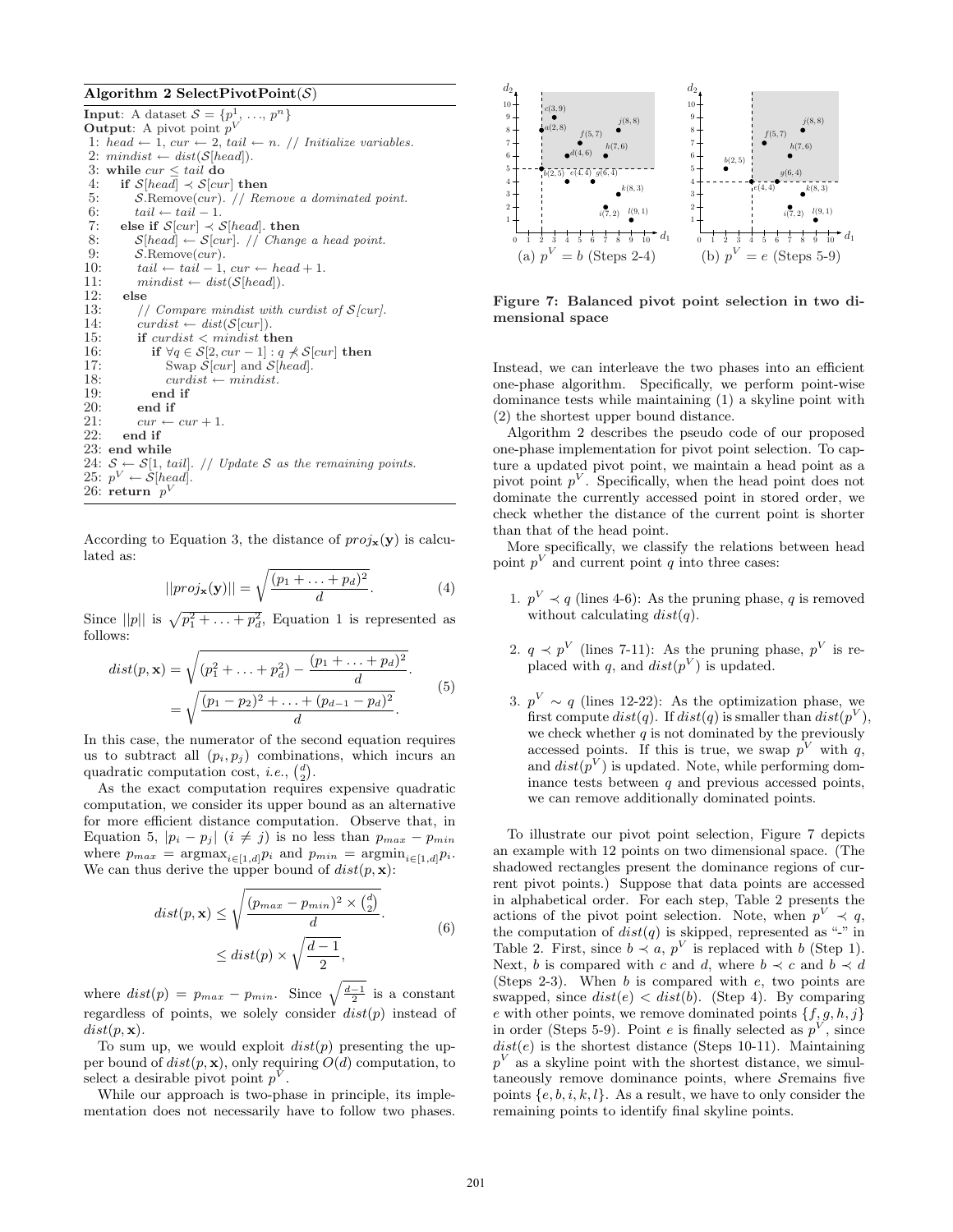| Step           |                     | $\overline{dist}(p^V)$ | $\boldsymbol{q}$    | dist(q) | Relation    |
|----------------|---------------------|------------------------|---------------------|---------|-------------|
|                | $\overline{a}(2,8)$ | 6                      | $\overline{b}(2,5)$ | 3       | $b \prec a$ |
| $\overline{2}$ | b(2,5)              | 3                      | c(3,9)              |         | $b \prec c$ |
| 3              | b(2,5)              | 3                      | d(4,6)              |         | $b \prec d$ |
| 4              | b(2,5)              | 3                      | e(4,4)              | 0       | $b \sim e$  |
| 5              | e(4,4)              | $\theta$               | f(5,7)              |         | $e \prec f$ |
| 6              | e(4,4)              | $\theta$               | q(6,4)              |         | $e \prec g$ |
| 7              | e(4,4)              | 0                      | h(7,6)              |         | $e \prec h$ |
| 8              | e(4,4)              | 0                      | i(7,2)              | 5       | $e \sim i$  |
| 9              | e(4,4)              | 0                      | j(8,8)              |         | $e \prec j$ |
| 10             | e(4,4)              | 0                      | k(8,3)              | 5       | $e \sim k$  |
| 11             | e(4,4)              | $\left( \right)$       | l(9,1)              | 8       | $e \sim l$  |

Table 2: Actions of pivot point selection in Figure 7

Algorithm 3 BSkyTree-S( $S$ ) **Input:** A dataset  $S = \{p^1, \ldots, p^n\}$ **Output**: A set of skyline points  $SKY(\mathcal{D})$ 1:  $p^V \leftarrow$  Select Pivot Point(S). // Perform Algorithm 2. 2:  $S \leftarrow \textbf{MapPointToRegion}(p^V, \mathcal{S})$ . // Region-level mapping 3:  $S \leftarrow S - S_{2d-1}$ . // Remove dominated points in  $S_{2d-1}$ . 4: head  $\leftarrow$  2, tail  $\leftarrow$  |S|. // Initialize variables. 5: while head < tail do 6:  $cur \leftarrow head + 1$ . 7: while  $cur \leq tail$  do 8: if  $S[head].B \prec_{Par} S[cur].B$  or vice verse then<br>9: if  $S[head] \prec S[cur]$  then 9: if  $S[head] \prec S[cur]$  then<br>10: S.Remove(cur). // Res  $S$ .Remove $(cur)$ .  $//$  Remove a dominated point. 11:  $tail \leftarrow tail - 1.$ <br>12: else if  $S[\text{cur}] \prec \mathcal{E}$ else if  $S[\text{cur}] \prec S[\text{head}]$  then 13:  $S[head] \leftarrow S[cur]$ . // Change a head point. 14:  $S$ .Remove $(cur)$ . 15:  $tail \leftarrow tail - 1, cur \leftarrow head + 1.$ 16: else<br>17:  $\qquad c_1$  $cur \leftarrow cur + 1.$  // Point-level incomparability 18: end if 19: else 20:  $cur \leftarrow cur + 1.$  // Region-level incomparability<br>21: **end if** 21: end if<br>22: end whil 22: end while<br>23: if  $head < t$ if  $head < tail$  then 24:  $head \leftarrow head + 1.$ <br>25: end if end if 26: end while 27:  $SKY(\mathcal{D}) \leftarrow \mathcal{S}[1, tail].$ 28: return  $SKY(\mathcal{D})$ 

# 6. INSTANTIATIONS OF Opt

This section proposes two instantiations of Opt, BSkyTree-S and BSkyTree-P, using our balanced pivot point selection. Specifically, these instantiations can be viewed as enhanced versions for each scheme: the sorting- and partitioning-based algorithms, as we describe below.

- BSkyTree-S: This scheme accesses points in stored order after the pivot point selection. This instantiation can improve existing sorting-based algorithms, by (1) bypassing dominance tests between incomparable subregions and (2) dynamically changing dominated points.
- BSkyTree-P: This scheme adopts a divide-and-conquer strategy by recursively partitioning the entire data into  $2<sup>d</sup>$  subsets. This instantiation can improve existing partitioning-based algorithms, by adopting the pivot point selection considering both dominance and incomparability.



Figure 8: Recursive partitioning in two dimensional space

#### **6.1 Algorithm BSkyTree-S**

Algorithm 3 depicts the pseudo code of BSkyTree-S. In lines 1-3, we select a pivot point  $p<sup>V</sup>$  using Algorithm 2. Accordingly, each point is then mapped to partitioned subregions, and dominated points in  $S_{2^d-1}$  are pruned out. In lines 5-28, we sequentially access points in stored order updated by the pivot point selection, and perform pointwise dominance tests, *i.e.*, by comparing a fixed head point with all of the other points. Note, in line 8, we check the region-level relations unlike the existing sorting-based algorithms–if no region-level partial dominance relations exist, the point-wise dominance tests can be bypassed, implying region-level incomparability. This enables us to significantly save computation costs, compared to existing sortingbased algorithms [6, 7, 1, 15].

We now illustrate BSkyTree-S using an example dataset in Figure 8. Recall that, after pivot point e is determined by leveraging Algorithm 2, the remaining points in  $S$  are  ${e, b, i, k, l}$ . Since e has already been determined as a skyline point, we only need to check the remaining four points. Table 3 describes the actions of BSkyTree-S. (Let  $S[head].B$ and  $\mathcal{S}[cur]$ . B denote binary vectors of a head point and a current point respectively.) For point  $b$ , we can skip the dominance tests for other points, since  $01 \sim 10$  (Steps 1-3). For the other points, the point-wise dominance tests are performed (Steps 4-6). As a result, final skyline points are  ${e, b, i, l}.$ 

| Step | $\overline{\mathcal{S}}$ [head] | S[head].B | S cur      | $S[\text{cur}].B$ | SKY(S)     |
|------|---------------------------------|-----------|------------|-------------------|------------|
|      | 2,5                             |           |            |                   | $\epsilon$ |
| 2    | 2.5                             |           | k(8,3)     | 10                | е          |
| 3    | b(2.5)                          | 01        | l(9,1)     | 10                | e, b       |
|      | 7.2                             | 10        | k(8,3)     | 10                | e, b       |
|      |                                 | 10        | $l_{1}$ 9, | 10                | e.<br>b.2  |
|      |                                 |           |            |                   | e, b, i    |

Table 3: Actions of BSkyTree-S in Figure 8

#### **6.2** Algorithm BSkyTree-P

Algorithm 4 describes the pseudo code of BSkyTree-P. In lines 3-10, we determine a pivot point  $p^V$  using Algorithm 2, based on which points are mapped to partitioned subregions. A key difference from BSkyTree-S is that, BSkyTree-P recursively rearranges points into subsets in a divide-and-conquer manner. Let  $H$  denote a list of point subsets mapped to binary vectors. In lines 11-21, given a subset  $\mathcal{H}[i]$ , we check a subset  $\mathcal{H}[j]$  with partial dominance relations. (That is,  $\mathcal{H}[i]$  and  $\mathcal{H}[j]$  are a subset of points mapping to  $B_i$  and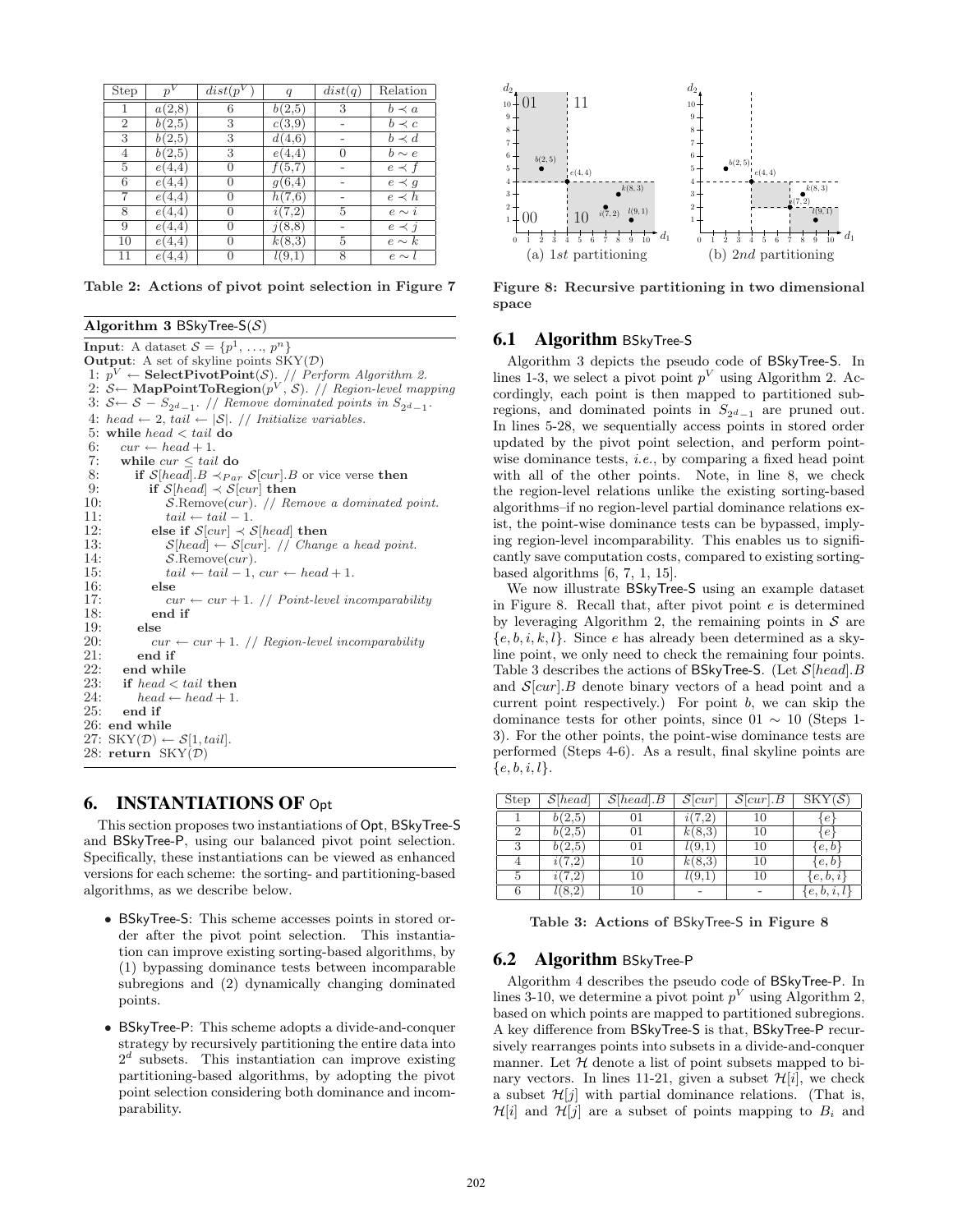#### Algorithm 4 BSkyTree- $P(S)$

**Input:** A dataset  $S = \{p^1, \ldots, p^n\}$ **Output:** A set of skyline points  $SKY(S)$ 1:  $max \leftarrow 2^d - 2$ . *// Set the size of a lattice.* 2:  $\mathcal{H}[1, max] \leftarrow \{\}. // Initialize a list \mathcal{H}.$ 3:  $p^V \leftarrow$  Select Pivot Point(S). // Perform Algorithm 2. 4:  $SKY(S)$ . Add $(p^V)$ . //  $p^V$  is a skyline point. 5: for  $\forall p \in S$  do 6:  $i \leftarrow \text{MapPointToRegion}(p^V, p)$ . 7: if  $i \leq max$  then 8:  $\mathcal{H}[i].\text{Add}(p). // Add points mapped into B to \mathcal{H}[i].$ 9: end if 10: end for 11: for  $i \leftarrow 1$  to max do 12: if  $\mathcal{H}[i].Size() > 0$  then 13: for  $\forall j \in [1, i]: B_j \prec_{Par} B_i$  do <br>14:  $\mathcal{H}[i] \leftarrow \textbf{Dominance}(\mathcal{H}[i], \mathcal{H}]$  $\mathcal{H}[i] \leftarrow$  Dominance $(\mathcal{H}[j], \mathcal{H}[i])$ . 15: end for 16: **if**  $\mathcal{H}[i]$ . Size() > 0 **then**<br>17:  $\mathcal{T} \leftarrow \text{BSkyTree}(\mathcal{H}[i])$ .  $\mathcal{T} \leftarrow$  BSkyTree(H[i]). // Recursive partitioning. 18:  $SKY(S).Add(T).$ <br>19: **end if** 19: end if<br>20: end if end if 21: end for 22: return  $SKY(S)$ 

 $B_i$  respectively.) If this is true, point-wise dominance tests are performed, and the dominated points in  $\mathcal{H}[i]$  are eliminated. Otherwise, the dominance tests can be skipped. We recursively conquer  $\mathcal{H}[i]$  in the same fashion until all skyline points are identified.

To illustrate BSkyTree-P, we explain recursive region-level partitioning of BSkyTree-P as depicted in Figure 8. Given a pivot point e, the remaining points are divided into two subgroups  $\mathcal{H}[1] = \{b\}$  and  $\mathcal{H}[2] = \{i, k, l\}$ . We recursively partition them into finer subsets until all the selected pivot points become skyline points. Finally, the skyline points are  ${e,b,i,l}.$ 

As we will report on in Section 7, recursive partitioning of BSkyTree-P (compared to BSkyTree-S) can cause significant computation overhead when the partitions are (1) too many (2) loosely populated. For instance, in high dimensional space, BSkyTree-P can have too many loosely populated partitions, *i.e.*,  $2^d \gg n$ , where partitioning overhead may outweigh its cost benefit.

We thus optimize BSkyTree-P to avoid the two problems. First, when the partitions are too many, we reduce dimensionality d into sub-dimensionality d'until  $2^{d'} < n$ . Second, to remove underpopulated partitions, we set cardinality threshold  $\delta$  and simply execute BSkyTree-S instead of partitioning further. (Empirically, we set the threshold  $\delta$  as 1000, as the performance of BSkyTree-S is better than that of BSkyTree-P.) We observed that applying the above optimization may increase dominance tests, but save the overall response time by reducing the computation overhead for partitioning.

# 7. EXPERIMENTS

This section presents the empirical evaluation results for our proposed algorithms, BSkyTree-S and BSkyTree-P. We first explain the experimental settings. We then validate the effect of pivot point selections, and evaluate the scalability of our proposed algorithms by comparing them with stateof-the-art skyline algorithms in extensive synthetic datasets and real-life datasets.

# 7.1 Experimental Settings

To validate our algorithms, we synthetically generated extensive synthetic datasets, varying three parameters– distribution, cardinality, and dimensionality. All the attributes values are positive real numbers in  $(0, 1)$ . Specifically:

- Distribution: We generated three datasets, *i.e.*, Correlated (COR), Independent (IND), and Anti-correlated (ANT), following data generation instructions in [4]. (We do not report results for correlated distribution in this paper, as the findings are consistent with the results from other distributions.)
- $\bullet$  Dimensionality: We varied dimensionality  $d$  from  $4$  to 22. (Default:  $d = 12$ )
- Cardinality: We varied cardinality  $n$  from  $200K$  to 1,000K. (Default:  $n = 200K$ )

Figures 9 and 10 describe the average number of skyline points in our synthetic datasets. As the number of skyline points directly affects the performance, we will later revisit these numbers as references when explaining the experimental results.

We also evaluate our algorithms with real-life datasets such as NBA and Household<sup>1</sup>. Specifically, these datasets have 8-dimensional 17,264 points and 6-dimensional 127,931 points respectively.

Using these settings, we compare our algorithms against the following state-of-the-art skyline algorithms. Note, when we compare ours with SFS and SaLSa, assume that they can obtain sorted order for free. We stress that this assumption is impractical and unfavorable to our algorithms. However, our intention is to show how our algorithms outperform these algorithms even in such unfavorable settings.

- Sorting-based algorithms:
	- Algorithm SFS [6, 7]: We implement SFS that accesses points in descending order of the size of dominance regions. To generate this order, SFS uses the entropy function for sorting, *i.e.*,  $f(p)$  = uses the entropy function for sorting, *i.e.*,  $f(p) = \sum_{i=1}^{d} ln(p_i + 1)$ , which is proportional to the size of dominance regions.
	- Algorithm SaLSa [1]: SaLSa improves SFS by using  $minC$  function  $min_{i\in[1,d]}p_i$  for early termination combining the following sum function  $\sum_{i=1}^{d} p_i$ as a tie-breaker. In particular, we further optimize the implementation of SaLSa, by maintaining skyline points in decreasing order of the dominance regions. This optimization enables to reduce dominance tests for non-skyline points by taking advantage of SFS.
	- Algorithm SSkyline [15]: SSkyline is a non-index skyline algorithm, which performs nested-loop computation as point-wise dominance tests. However, SSkyline, by moving a dominated point to the end of data list after each dominance test, guarantees to avoid redundant dominance comparisons for non-skyline points.

<sup>1</sup>These datasets were crawled from http://www.nba.com and http://www.ipums.org respectively.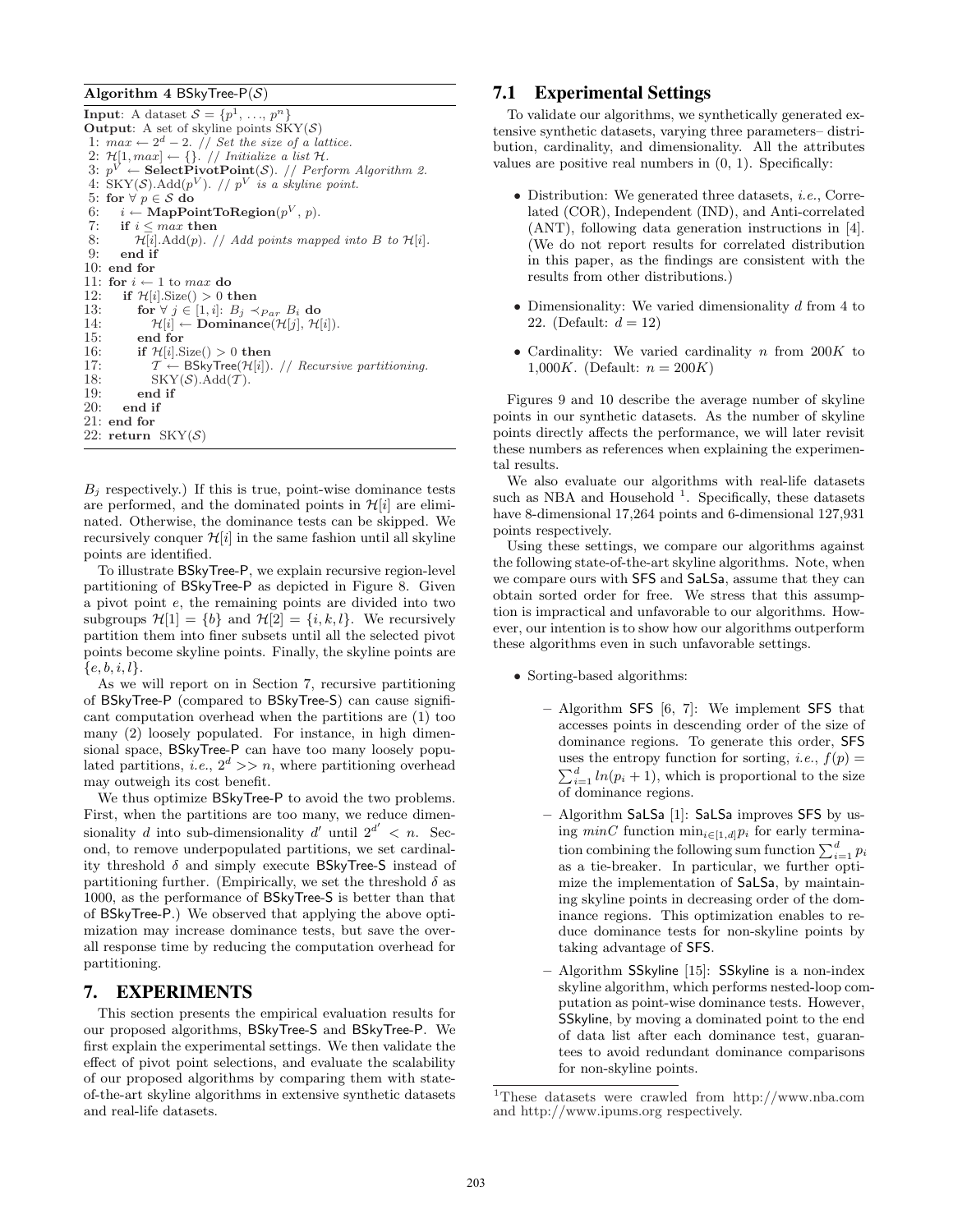

Figure 9: The number of skyline points  $s$  varying  $d$ 



Figure 10: The number of skyline points  $s$  varying  $n$ 

• Partitioning-based algorithms: Existing partitioningbased algorithms [11, 16] can be viewed as instantiations of BSkyTree-S and BSkyTree-P that adopt two heuristics pivot selection schemes MaxDom and Random respectively. To compare our proposed pivot selection with these algorithms, Section 7.2 will report on a comparison of different pivot selections in extensive settings.

To validate the performance, we introduce two measures, response time and the number of dominance tests per point (DT). Formally,

$$
DT = \frac{\text{The total number of dominance tests}}{n}.
$$

All experiments were conducted through Windows XP with an Intel Core Duo 2.66 GHz CPU and 2GB RAM over our C++ implementations of these algorithms. Here, to focus on the CPU-cost, we assume that all the points can fit in the main memory for all algorithms, though these algorithms can be straightforwardly modified into disk-based algorithms.

#### 7.2 The Effect of Pivot Selection

We first evaluate the effect of pivot selection for our proposed algorithms BSkyTree-S and BSkyTree-P, by comparing three different pivot selections– MaxDom, Random, and Balanced. As explained earlier, recall that, these comparison results can be alternatively viewed as comparing our proposed algorithms with existing partitioning-based algorithms [11, 16] adopting MaxDom and Random respectively.

• MaxDom: This selection heuristic selects a pivot point as a skyline point maximizing the dominance region [11]. That is, we select a point minimizing the sum of the point values such that  $p^V = \operatorname{argmin}_{p \in \mathcal{S}} \sum_{i=1}^{d} p_i$ . This selection thus requires a linear scan on the whole dataset. While this pivot selection guarantees to maximize the pruning power for dominance, it does not provide any guarantee on maximizing incomparability.



Figure 11: Varying  $d$  and pivot point selections in BSkyTree-S



Figure 12: Varying  $n$  and pivot point selections in BSkyTree-S

- Random: This selection heuristic selects a pivot point as a random skyline point [16]. First, we randomly set as a random skyline point [10]. First, we randomly set<br>a weight vector  $w = (w_1, \dots w_d)$  such that  $\sum_{i=1}^d w_i =$ 1, and then select a point minimizing the following 1, and then select a point minimizing the following<br>weight function such that  $p^V = \operatorname{argmin}_{p \in \mathcal{S}} \sum_{i=1}^d w_i \cdot p_i$ . Note, when weight values are are identical, Random is the same as MaxDom. This heuristic cannot provide any guarantee on maximizing both dominance and incomparability.
- Balanced: This selection selects a pivot point by considering both dominance and incomparability, using Algorithm 2.

#### *7.2.1 Evaluation of* BSkyTree-S

We first evaluate three pivot point selection schemes implemented on BSkyTree-S over varying  $d$ , as depicted in Figure 11. Observe that the heuristic pivot selections, MaxDom and Random, incur significantly higher costs than Balanced.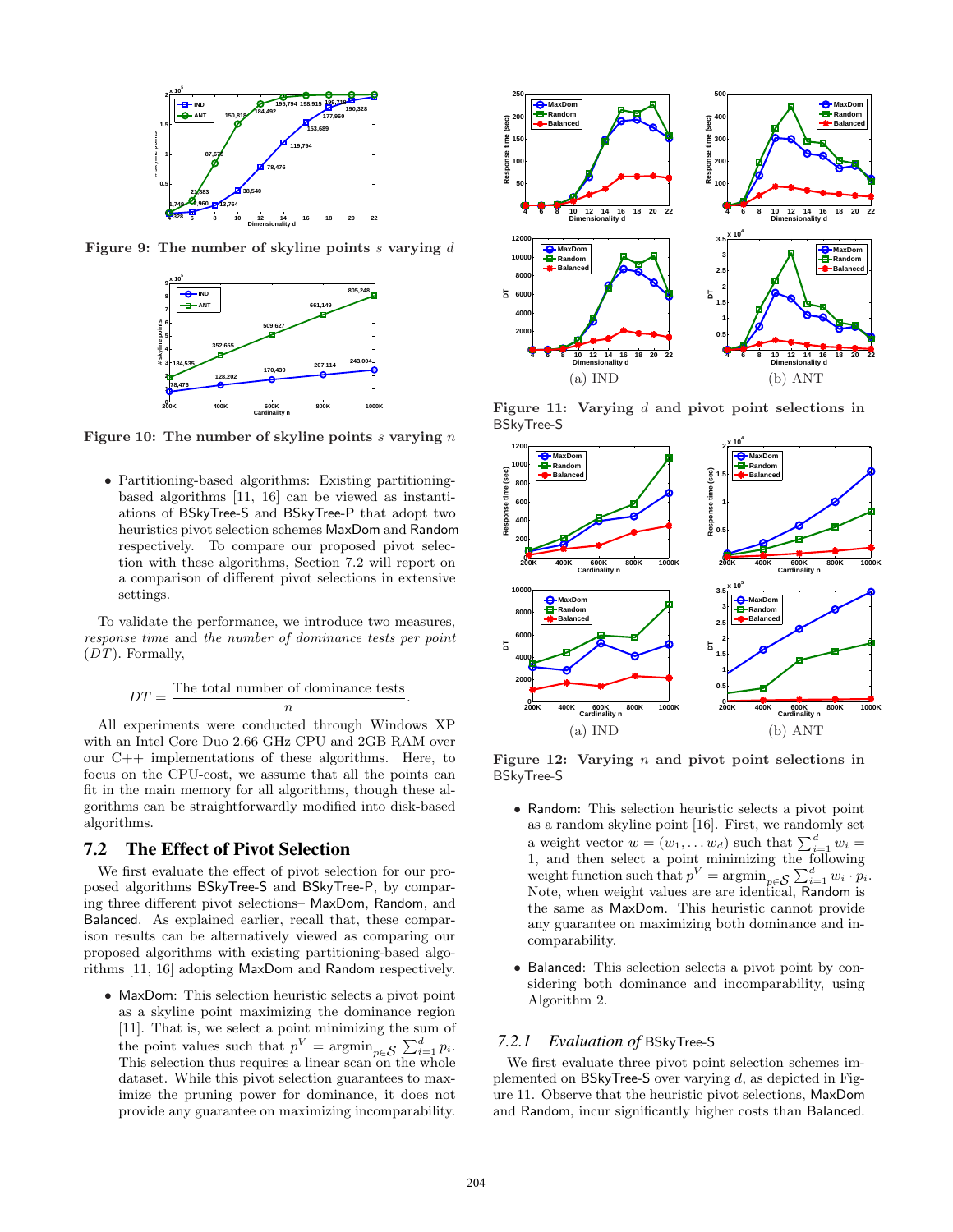

Figure 13: Varying  $d$  and pivot point selections in BSkyTree-P



Figure 14: Varying  $n$  and pivot point selections in BSkyTree-P

In particular, this gap tends to increase as d increases, as the number of skyline points also increases over  $d$  as depicted in Figure 9. The gap is maximized when  $d = 12$  in Figure 11(b). In this case, Balanced achieves about 5 times speedup over Random. However, the gap starts to decrease, when  $d > 12$ . While the increase in number of skyline points flattens as depicted in Figure 9, the number of subregions  $2<sup>a</sup>$ keeps increasing exponentially. Since BSkyTree-S performs implicit partitioning, this phenomenon helps to fully exploit the incomparability.

We also compare three pivot point selections over varying  $n$ , as depicted in Figure 12. Balanced consistently outperforms other heuristic pivot selections. In particular, while Balanced shows near-constant performances, other heuristics incur linear costs, as  $n$  increases.

#### *7.2.2 Evaluation of* BSkyTree-P

We then compare the pivot point selections implemented on BSkyTree-P. Figures 13 and 14 depict the comparison



Figure 15: Varying d

results over varying d and n respectively. Unlike BSkyTree-S optimizing global pivot ordering, BSkyTree-P recursively partitions a region, and divides the pivot selection problem into the same problem in its subregions. Although this partitioning requires additional overhead, the overhead starts to pay off in high dimensionality, by leveraging region-specific incomparability. (We will further explain this trade-off in Section 7.3). In particular, observe that Balanced saves up to 10 and 14 speedups over MaxDom and Random, respectively, when  $n=1,000K$  as depicted in Figure 14(b). Note that, we do not observe a peak in performances around  $d = 12$  in our previous evaluation as reported in Figure 11(b), since BSkyTree-P recursively performs explicit partitioning unlike BSkyTree-S. Meanwhile, we leverage the use of subdimensionality and the execution of BSkyTree-S to optimize the overhead for partitioning. For every pivot point selection, the optimizations help to prevent exponential overhead increases in high dimensional space.

#### 7.3 Scalability

We now compare BSkyTree-S and BSkyTree-P with stateof-the-art algorithms such as SFS, SaLSa, and SSkyline. Recall that, we compared our algorithms only with these sortingbased algorithms, as our results in Section 7.2 have already demonstrated the scalability of our algorithm over existing partition-based algorithms. Similarly to Section 7.2, we compared BSkyTree-S and BSkyTree-P with these sortingbased algorithms over varying  $d$  and  $n$ . Note that, all experimental results in these settings are reported in log-scaled graphs, as the performance gaps are of two orders of magnitude.

#### *7.3.1 Dimensionality*

We compare BSkyTree-S and BSkyTree-P with existing algorithms over varying  $d$ , as depicted in Figure 15. Observe that existing algorithms are sensitive over  $d$ , since they do not fully exploit incomparability. In clear contrast, our algorithms demonstrate high scalability over d.

We also observe that our two proposed algorithms show the following complementary strengths over d:

• Low dimensionality (when  $d < 8$ ): BSkyTree-S, by not